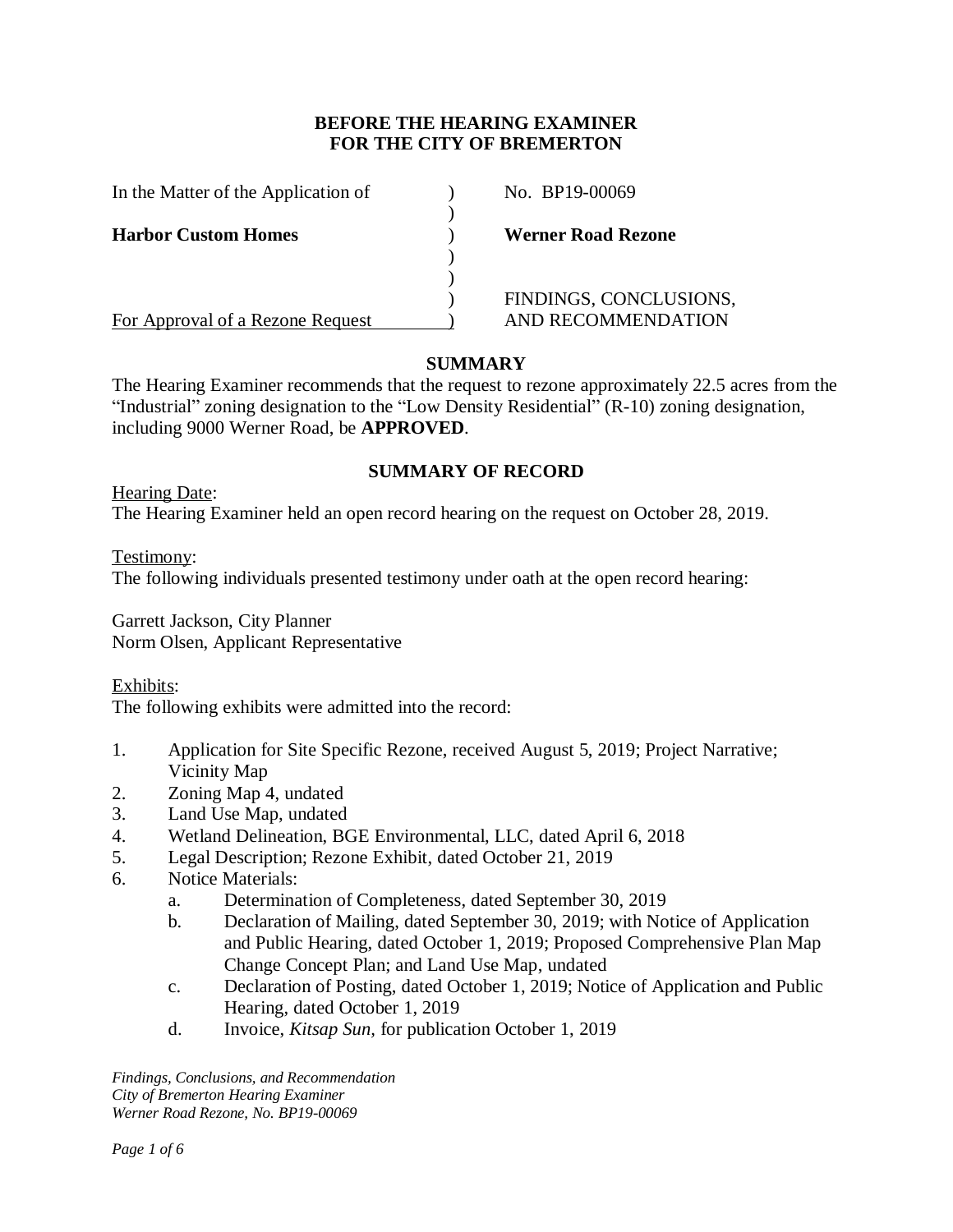- 7. Determination of Nonsignificance, dated August 8, 2019
- 8. Staff Analysis and Conclusion, dated October 18, 2019
- 9. Findings and Conclusions of the Bremerton Planning Commission, dated September 16, 2019
- 10. Notice of Environmental Review for 2019 Comprehensive Plan Docket and Zoning Code Amendments, dated August 8, 2019; with attached materials

The Hearing Examiner enters the following Findings and Conclusions based upon the testimony and exhibits admitted at the open record hearing:

## **FINDINGS**

## Application and Notice

- 1. Harbor Custom Homes (Applicant) requests approval to rezone approximately 22.5 acres from the "Industrial" zoning designation to the "Low Density Residential" (R-10) zoning designation. The undeveloped property is located adjacent to Werner Road, and includes property at 9000 Werner Road. The City of Bremerton (City) is currently in the process of changing the land use designation for the subject property, under the Comprehensive Plan, from Industrial to Low Density Residential.<sup>1</sup> Exhibit 1; Exhibit 8, Staff Report, *pages 1 and 2; Exhibit 10.*
- 2. The City determined the application was complete on September 30, 2019. On October 1, 2019, the City provided notice of the application and the associated open record hearing by mailing notice to all owners of real property within 300 feet of the subject property, and by posting the combined notice on the subject property, and by publishing notice in the *Kitsap Sun*.<sup>2</sup> The City received no public comments in response to its notice materials. *Exhibit 6.*

### State Environmental Policy Act

3. The City Department of Community Development acted as lead agency and analyzed the environmental impacts of the proposed rezone request under the State Environmental Policy Act (SEPA), Chapter 43.21C Revised Code of Washington (RCW). The City reviewed the potential environmental impacts associated with the proposal concurrently with the environmental review it performed in adoption of its annual Comprehensive Plan amendments (for 2019). As noted above, the City is currently in the process of changing the land use designation for the subject property under the Comprehensive Plan. The

 1 The subject properly is identified by tax parcel numbers: 202401-4-002-2003, 202401-4-001-2004, 4597- 000-193-0008, 4597-000-001-0000, 4597-000-076-0000, 4597-000-085-0009, 4597-000-096-0006, 4597- 000-099-0003, 4597-000-104-0006, 4597-000-107-0003, 4597-000-108-0002, 4597-000-112-0204, 4597- 000-217-0000. *Exhibit 9.* A legal description of the property is included with the application materials. *Exhibit 5.*

<sup>&</sup>lt;sup>2</sup> Bremerton Municipal Code (BMC) 20.02.100 and BMC 20.02.110 permit combined notice of application and open record hearing.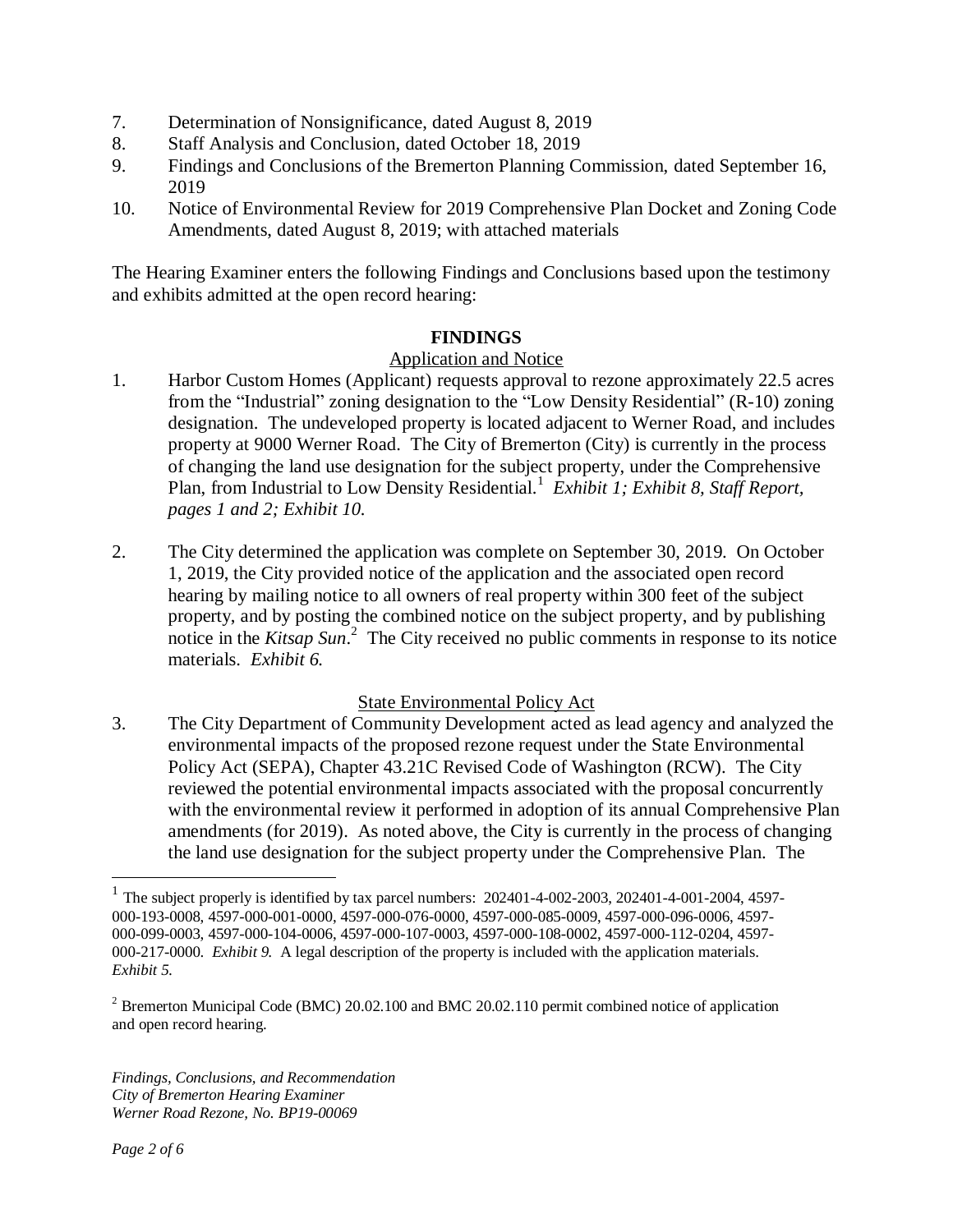City reviewed the environmental checklist associated with the property, and other information on file, and determined that changing the land use designation and zoning for the property would not have a probable significant adverse impact on the environment. Accordingly, the City issued a Determination of Nonsignificance (DNS) on August 8, 2019, by publishing, mailing, and posting notice, with a comment deadline August 23, 2019. No comments specific to the rezone of the subject property were received and the DNS was not appealed. *Exhibit 7; Exhibit 8, Staff Report, page 2; Exhibit 10.* 

## Site-Specific Rezone

- 4. The Growth Management Act (GMA), Chapter 36.70A RCW, requires cities and counties to engage in a planning process. *RCW 36.70A.040.* Thirteen exclusive goals guide that process: the goals concern urban growth, sprawl reduction, transportation, housing, economic development, property rights, permitting, natural resource industries, open space and recreation, the environment, citizen participation and coordination, public facilities and services, and historic preservation. *RCW 36.70A.020.* Any jurisdiction subject to the GMA's planning requirement must balance these sometimes competing goals (*see Feil v. E. Wash. Growth Mgmt. Hrgs. Bd.*, 172 Wn.2d 367 (2011)) and produce a Comprehensive Plan that guides future growth and development. *RCW 36.70A.040 through .120*. The jurisdiction must then enact development regulations implementing the Comprehensive Plan and otherwise act in conformity with the Comprehensive Plan. *RCW 36.70A.120.*
- 5. Here, the subject property is currently designated "Industrial" under the City's Comprehensive Plan. The City, however, seeks to change the Comprehensive Plan designation to Low Density Residential when it amends its Comprehensive Plan later this year. The City's Planning Commission reviewed the proposed amendment and conducted a public hearing on the proposed changes. No comments specific to the Comprehensive Plan designation changes at Werner Road were received. On September 16, 2019, the Planning Commission produced a decision recommending that the City Council change the designation, as requested. It determined that, consistent with Bremerton Municipal Code (BMC) 20.10.080, the Comprehensive Plan amendment would: be consistent with the GMA and with the City's Comprehensive Plan and its other goals and policies; allow the opportunity for more housing as the City and region are experiencing shortages related to affordable housing; be consistent with existing or planned land uses in the area; and not adversely affect the City's ability to provide urban services to the area. *Exhibit 9; Exhibit 10.*
- 6. Much of the land in the general area that includes the subject property is underdeveloped or undeveloped. Surrounding property use includes industrial areas to the north, south, and west, and residential areas to the east. Surrounding zoning designations include Low-Density Residential (R-10) to the east and Industrial (I) to the north, south, and west. A portion of the land to the south is also zoned as City Utility Land (CUL). *Exhibit 2; Exhibit 3; Exhibit 8, Staff Report, page 1.*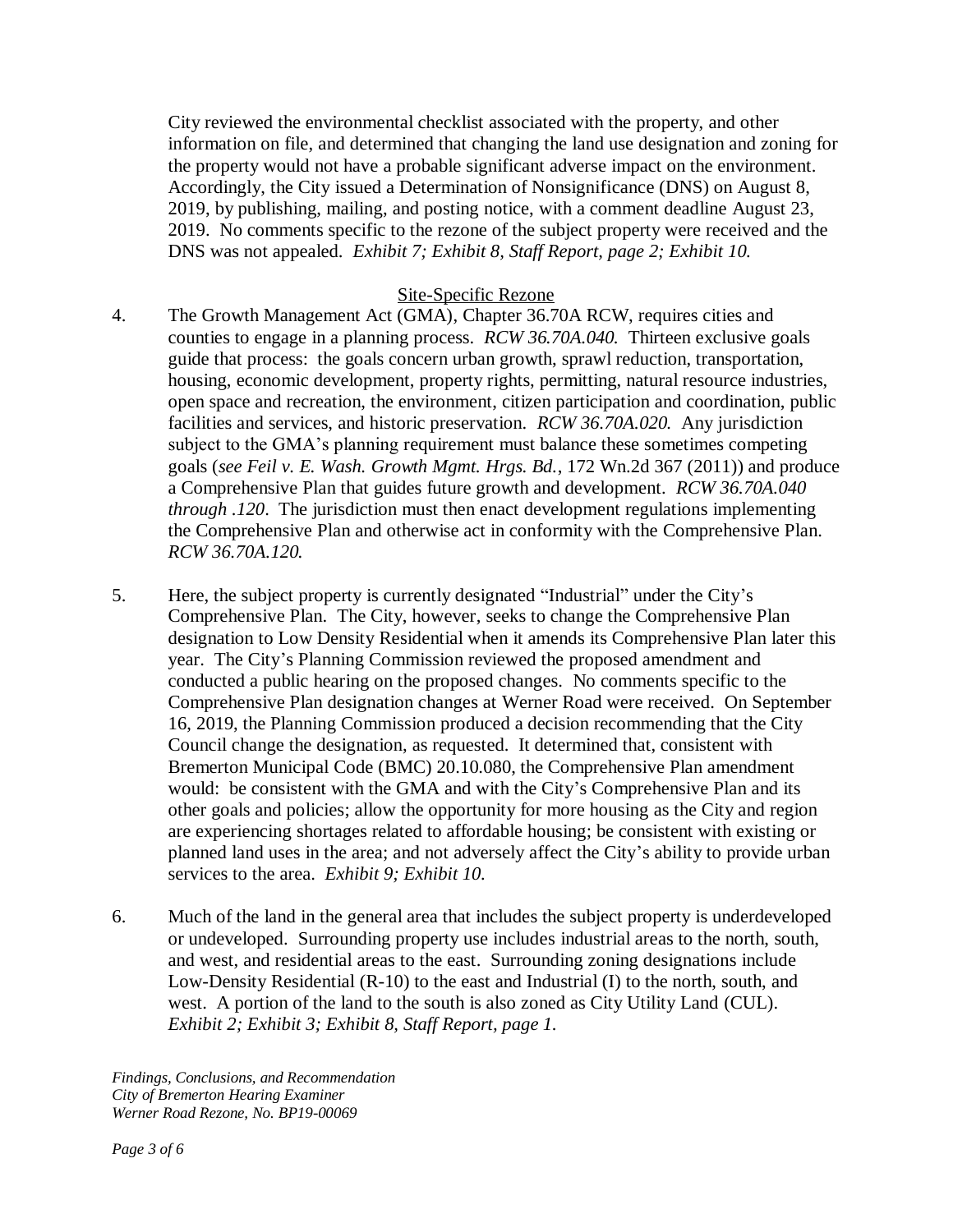- 7. The area that is proposed to be rezoned includes several critical areas, including wetlands and geologically hazardous areas. The Applicant submitted a Wetland Delineation, prepared by BGE Environmental, LLC ("BGE"), assessing on-site critical areas. BGE determined that there are two Category IV wetlands on-site that would require 50-foot wetland buffers when future site development occurs. In addition, the Applicant submitted information stating that the property contains steeps slopes which are not conducive to use of the site for industrial purposes. Any future development of the site would require additional analysis to ensure the City's critical areas ordinances are satisfied. *Exhibit 1; Exhibit 4.*
- 8. City staff reviewed the proposal for consistency with the requirements for a rezone under BMC 20.58.040(d) and determined:
	- The rezone would be consistent with the Comprehensive Plan designation for the property so long as the City Council adopts the Planning Commission's recommendation to change the land use designation of the property from Industrial to Low Density Residential.
	- The rezone would advance the public, health, safety, and welfare and would not have adverse impacts on adjacent properties. Specifically, the amendment would separate industrial and residential uses, through utilizing existing topographical constraints, to provide a transition between industrial land and existing residential development. Moreover, because of on-site critical areas, the site is more conducive to residential development rather than industrial development.
	- The rezone is necessary because conditions in the immediate vicinity or neighborhood have changed and the rezone request would serve the public interest. Specifically, there is a demand for increased residential development in the area.

*Exhibit 8, Staff Report, pages 2 and 3.* 

# Testimony

- 9. City Planner Garrett Jackson testified generally about the proposal. He explained that the City Council would decide on December 18, 2019, whether to change the land use designation for the property, under the Comprehensive Plan, from Industrial to Low Density Residential. Mr. Jackson explained that, without such approval, it would be inappropriate to rezone the property. *Exhibit 8, Staff Report, pages 2 and 3; Testimony of Mr. Jackson.*
- 10. Applicant Representative Norm Olsen testified that the Applicant concurs with the City's assessment of the site-specific rezone and the Planning Commission's recommendation that the City Council amend the designation of the property under the Comprehensive Plan. *Testimony of Mr. Olsen.*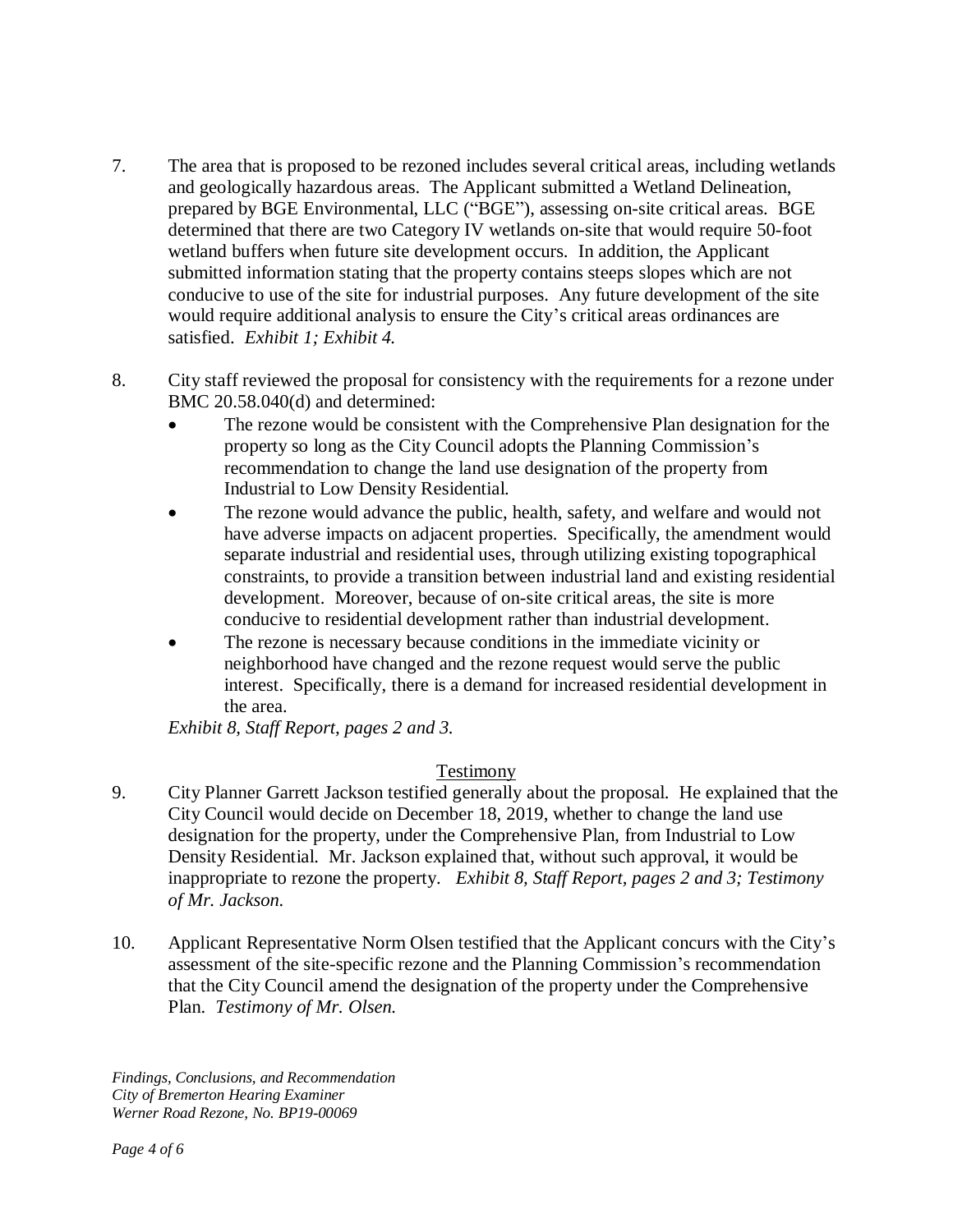## **CONCLUSIONS**

#### Jurisdiction

The Hearing Examiner has authority to conduct an open record hearing on a rezone request and to issue a recommendation on the request to the Bremerton City Council. *Bremerton Municipal Code (BMC) 2.13.070; BMC 2.13.080(3); BMC Chapter 20.02, Table 040.* 

### Criteria for Review

The Hearing Examiner holds the open record hearing on the rezone request and provides a recommendation to the City Council. *Chapter 20.02 BMC, Table 040; BMC 20.58.040(b)*.

The City may grant a site-specific rezone only if it finds that:

- (1) The rezone is consistent with the Comprehensive Plan;
- (2) The rezone will advance the public health, safety, or welfare, and will not have adverse impacts on adjacent properties;
- (3) The rezone is necessary because either:
	- (i) Conditions in the immediate vicinity or neighborhood have so markedly changed that it is in the public interest to approve the rezone; or
	- (ii) The rezone will correct a zone classification or zone boundary that was inappropriate when established; and

(4) The rezone is in the public interest. *BMC 20.58.040(d).* 

#### Conclusions Based on Findings

- **1. The proposed rezone would be consistent with the City Comprehensive Plan.** The Planning Commission has recommended that the City Council amend the land use designation for the property from Industrial to Low Density Residential as part of the 2010 Annual Comprehensive Plan Amendments process. The Applicant's request to change the zoning from "Industrial" to "Low Density Residential" (R-10), would be consistent with the City Comprehensive Plan, if amended by the City Council. *Findings 1, 3 – 10.*
- **2. The proposed rezone would advance the public health, safety, or welfare, and would not have adverse impacts on adjacent properties.** The City provided adequate public notice and opportunity for comment on the rezone request. No public comments specific to the rezone proposal were received.The City analyzed the environmental impacts of amending the property's zoning designation in conjunction with the City's process for evaluating changing the Comprehensive Plan designation for the property. The City determined that the proposed rezone would not have a probable significant adverse impact on the environment and issued a DNS. The proposed rezone from Industrial to Low Density Residential (R-10) is appropriate for these parcels and would benefit adjacent properties by providing a transition for the existing residential area to the east and the industrial areas to the west. The rezone would facilitate development of additional housing in the area. *Findings*  $1 - 10$ .